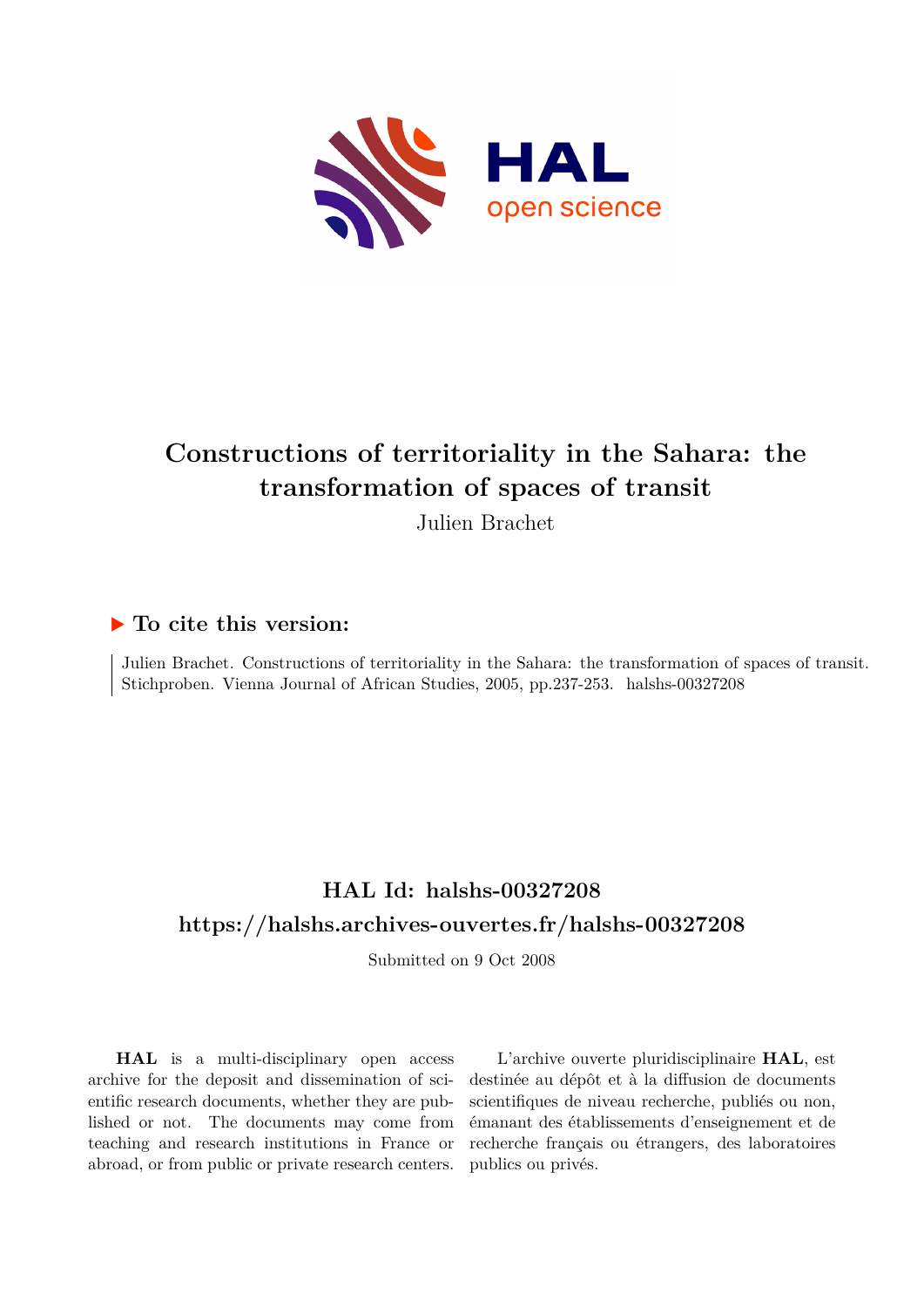# **Constructions of territoriality in the Sahara: the transformation of spaces of transit**

## **Julien Brachet**

## **Abstract**

In the Sahara, African migrants on their way to Libya or Europe develop a specific form of territoriality based on their apprehension of the 'otherness' and the 'exteriority' of the geographical environment they transit. The territorial constructions which are the result of this contribute to the transformation of the way such spaces of transit work as much as the activities that take place in these oases and the infrastructures that emerge in response to the increased trans-Saharan traffic. The analysis of the construction of the territoriality of migrants during their arrival and stay in Agadez and during their subsequent passage through the erg of Ténéré thus allows to study how the migratory streams going through the Sahara leave their socio-spatial imprint on oases of transit.

## **Introduction**

l

Since the official opening of the Nigerien-Libyan border at the beginning of the 1990's the number of migrants passing through Niger from sub-Saharan Africa and bound for Libya and Europe, has massively increased. Since then, several ten thousand migrants cross the Sahara along the axis connecting Agadez with the Libyan Fezzan each year, making this route one of the main of transit routes through the Sahara.<sup>1</sup> As a corollary, networks specialised in the transportation of the migrants through the desert have emerged since. They not only support this human traffic, but also reflect the importance of transit migration. At the same time, the Nigerien authorities increased the number of agents (soldiers, gendarmes, policemen, custom officers) present in the zone, officially to control the movements of people passing this way. However, in spite of the presence of State officials and the development of specialised transportation networks, the Saharan route

<sup>&</sup>lt;sup>1</sup> Although the migratory streams passing by this way seem to have decreased since 1999, several thousand of migrants still use this route every year. However, due to the

<sup>&</sup>quot;undocumented nature" of the flows and the absence of any monitoring mechanisms, it is difficult to quantify this secret human traffic.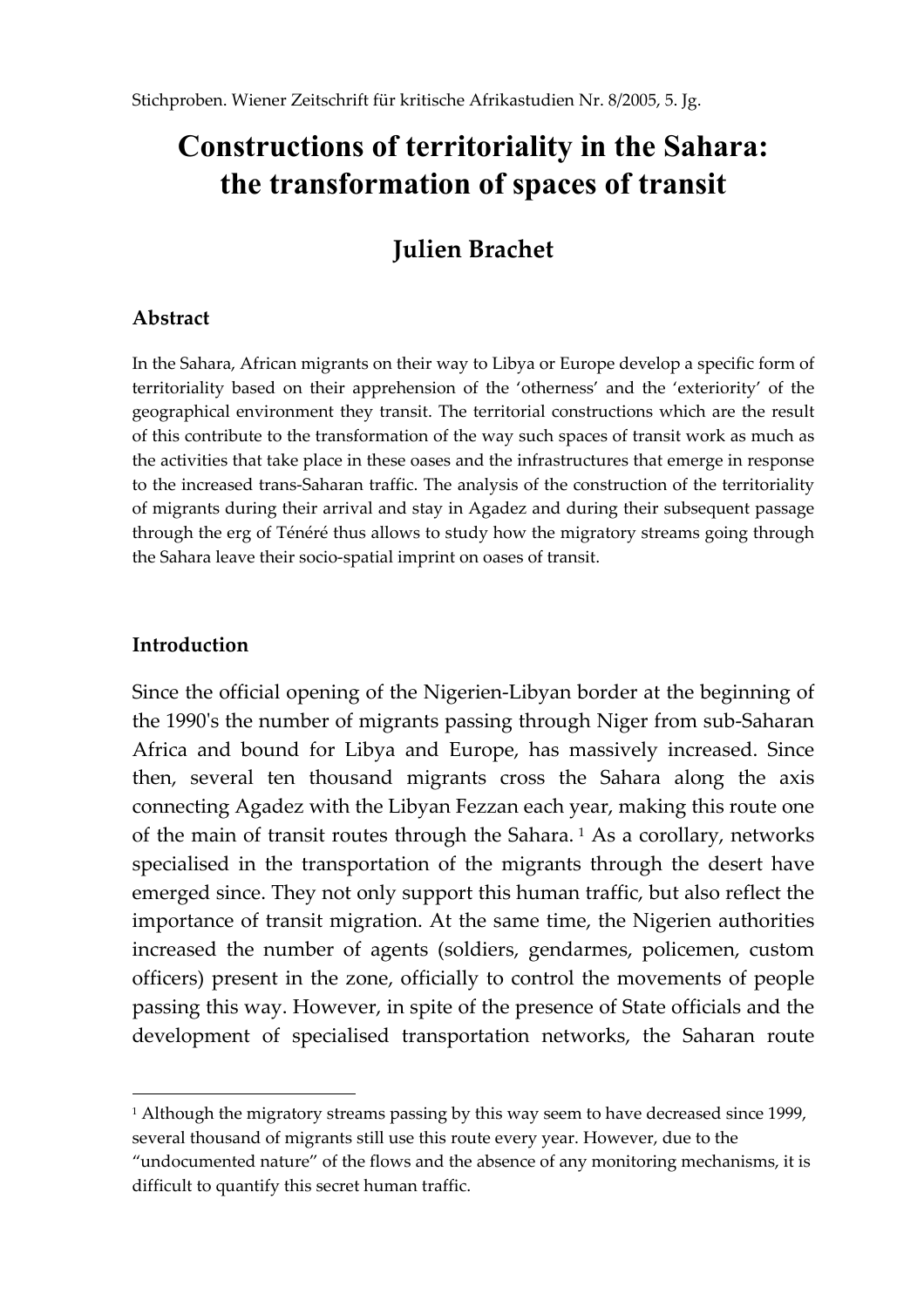among Agadez and Libya is still particularly hard and dangerous and is dreaded by migrants en route.



Map 1: Routes of trans-Saharan migrations in Niger

In a general context marked by increased exchanges and the pervasiveness of political and geographic constraints on movement, the question of the dynamic links between the migratory traffic and migrants' changing relationship to their new environment seems particularly interesting. Aiming at a global understanding of the Euro-African migratory space, the article focuses on the formation, the emerging structural features and the functioning of the transit spaces situated along the migratory routes of the Sahara.

Since the beginning of the 1990's, the permanent presence of numerous migrants in certain "relay-oases" of the Central Sahara, such as Dirkou's [cf. map 1], strongly contributed to the spatial transformation of these places. The specific notions of territoriality which migrants develop during the Saharan stage of their journey, which in turn is based on specific understandings of the natural and human environments they cross, has a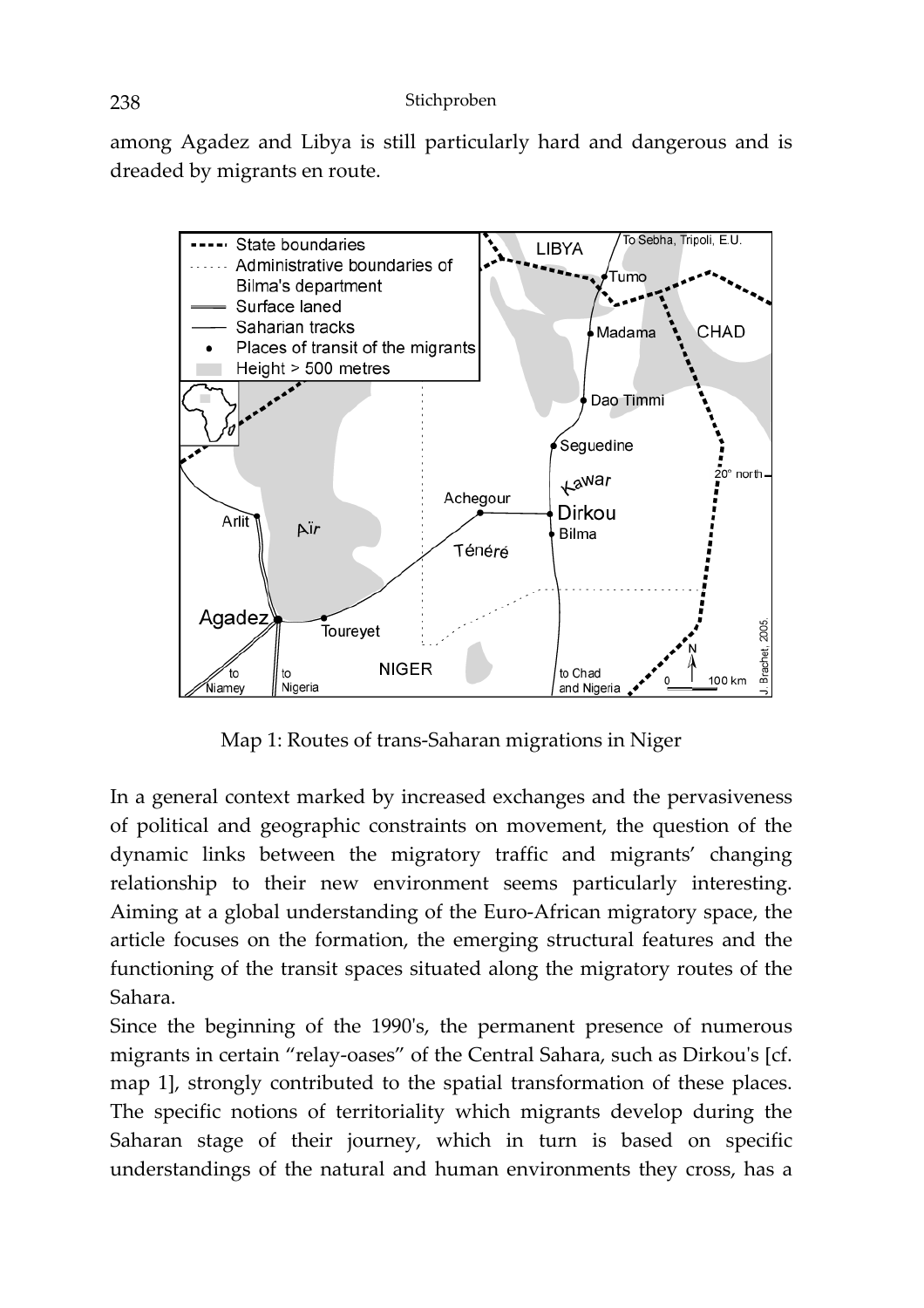profound impact on the way these oases are organised and re-organised in response to migration as spaces of transit. The article thus seeks to analyse the evolution of major oases as places of transit. It does so under the perspective of the territoriality of migrants, in order to shed light on the various relationships between migration and space. In so doing, it addresses a major gap in research on spatiality and territoriality, which usually focuses on the point of departure and/ or countries of reception of migrants.<sup>2</sup>

I will focus on the impact of trans-Saharan migratory movements on the functioning of oasis as spaces of transit by first analysing the mechanisms of construction of the territoriality of the migrant populations at Agadez, an important crossroads and the first stage of the trans-Saharan route. Then I will go on to analyse the second stage of the journey - the trip through the Ténéré desert – and will investigate the particular constructions of territoriality in Dirkou, an oasis halfway through between Agadez and the Niger-Libyan border region. Then, I will analyse how migrants' way of life and their original territorial constructions influenced the evolution of Dirkou and its structurization as a space of transit. Finally, the various linkages between the various territories which make up the oases will be analysed.3

## **Territoriality of migrants in the Sahara : construction and specificities**

l

Many sub-Saharan migrants on their way to Libya or Europe pass through Agadez city<sup>4</sup> as the last stage before crossing the Sahara. They generally arrive on this South bank of the Sahara using regular means of transport

<sup>2 &</sup>quot;Dans l'étude de la circulation migratoire, les Anglo-saxons mènent l'analyse du point de vue du pays d'origine alors que la plupart des chercheurs français l'abordent à partir des migrants installés définitivement dans leur pays d'accueil, et qui circulent entre leur pays d'accueil et d'origine."[MA MUNG, HILY, DORAI, 1998, 2].

<sup>&</sup>lt;sup>3</sup> This work is based on elements resulting from empirical researches made in Niger between 2003 and 2005. The main places of study were the city of Agadez, the oases of Dirkou, Bilma and Ségédine, and the main means of transport (pick-up and lorries) for crossings of the Ténéré. Information provided by migrants on French was translated by Mr Joseph Vallot and the author.

<sup>4</sup> Agadez's population was estimated at 49 424 inhabitants in 1988 and at 78 289 inhabitants in 2001; but several districts of the city were not listed during the last census (RGPH on 2001).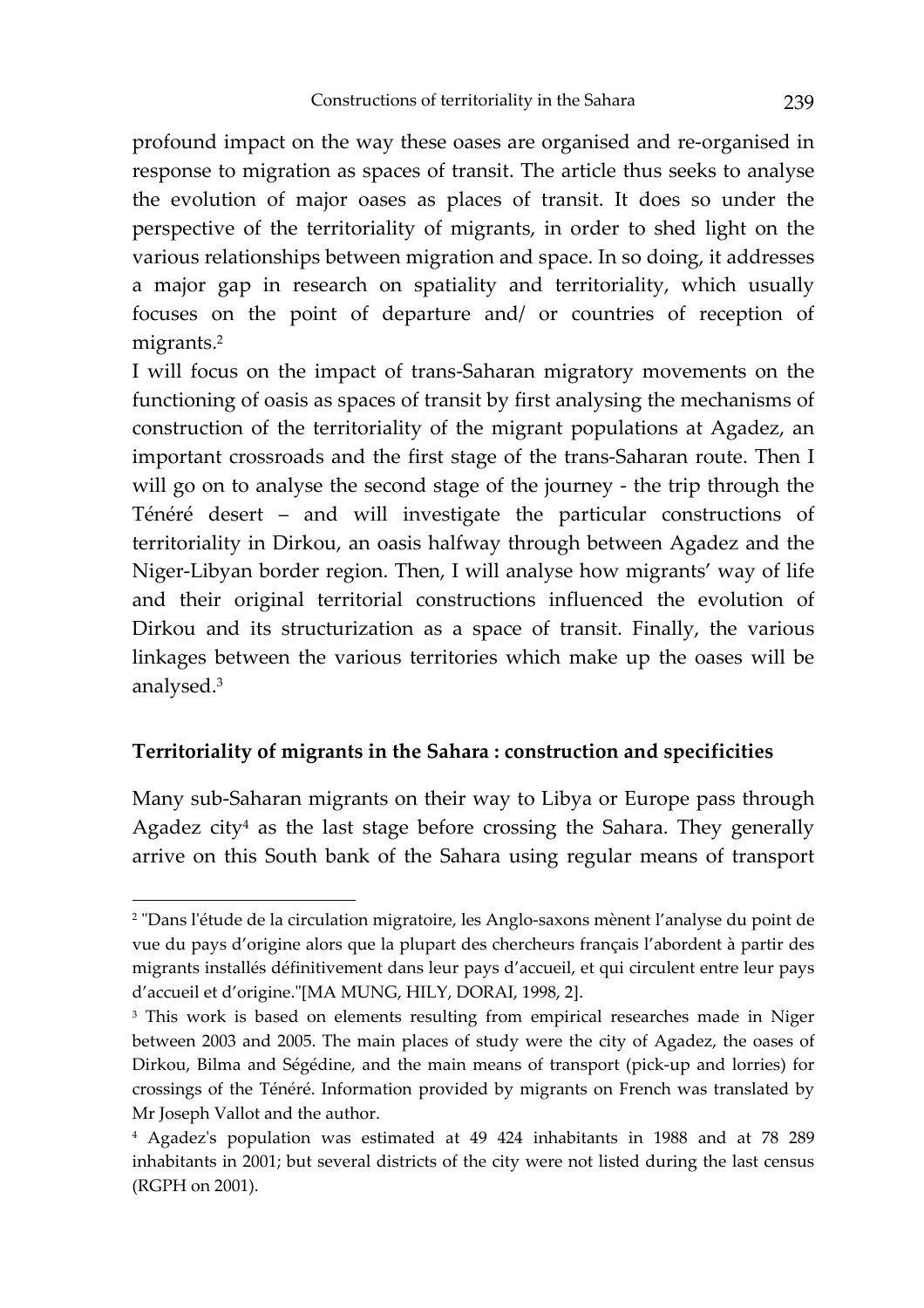(taxis and buses) and often are indistinguishable from other passengers. Nevertheless the foreign origin of migrants<sup>5</sup> may at times be more obvious. More visible migrants are often treated differently from other passengers by the police or by carriers at their entry into Niger or at during their transit through Niamey or Tahoua, but in a less marked and less violent way compared to the treatment migrants may be subject to in Agadez:

"You go back at five o'clock in the evening to the auto station of Niamey. Here in Niamey you ask people for the fare: "how much is it"? You get the fare from here [Niamey] to Agadez. I paid the gari, two Lahda's cups [powdered milk], the twenty-litre tins and a small one of five litres. At the auto station people say, that in Agadez it's the desert, that there is no water over there. You must pay for the tin. It doesn't take fifty minutes in Niamey, you pay for the ticket, the fare for Agadez is FCFA 11,250.<sup>6</sup> We slept in Tahoua. At five o'clock in the morning the car left. We travelled all day. Before entering Agadez, there is a big "visa" signboard, it's a police camp. Small policemen come. There were two Senegalese in the car, me and another Senegalese, plus three Ghanaians, and some Nigeriens. The policemen stopped us, they searched our shoes for pistols and knives. They said we each had to pay FCFA 10,000 and the driver was told to continue. In the beginning one refused but they said by force he would pay. Then we paid and we returned into the city. It's not far to the coach station, it's three kilometres. We got off from the vehicle. As for me, I had another FCFA 10,000 left. 10,000 there… I wanted to phone. In the coach station people of Agadez said that if your money is finished, you must phone to your parents because here there is no work, you can't earn enough money to continue to Libya. You can't."

Badio Fati, Senegalese - Niamey, on December 17, 2003.

#### **Foreign being and traveller in Agadez**

When migrants arrive at the checkpoint of Agadez city, they are tracked down by the policemen who order them to get off from the vehicles and take their identity cards to control them. To recover their documents and to enter the city, they have to pay a (negotiable) sum ranging from some

 $\overline{\phantom{a}}$ 

<sup>5</sup> In Niger, migrants are generally called *exodants*, *passagers* or *rakab* (deriving from the Arabic root *rakib* indicating those that take a mode of movement). Frequently, also the expression *yan tafia* (in Hawsa language "those leaving") is used .

<sup>6</sup> Franc de la Communauté Financière Africaine (XOF). 10,000 Franc CFA are approximately  $\in$  15.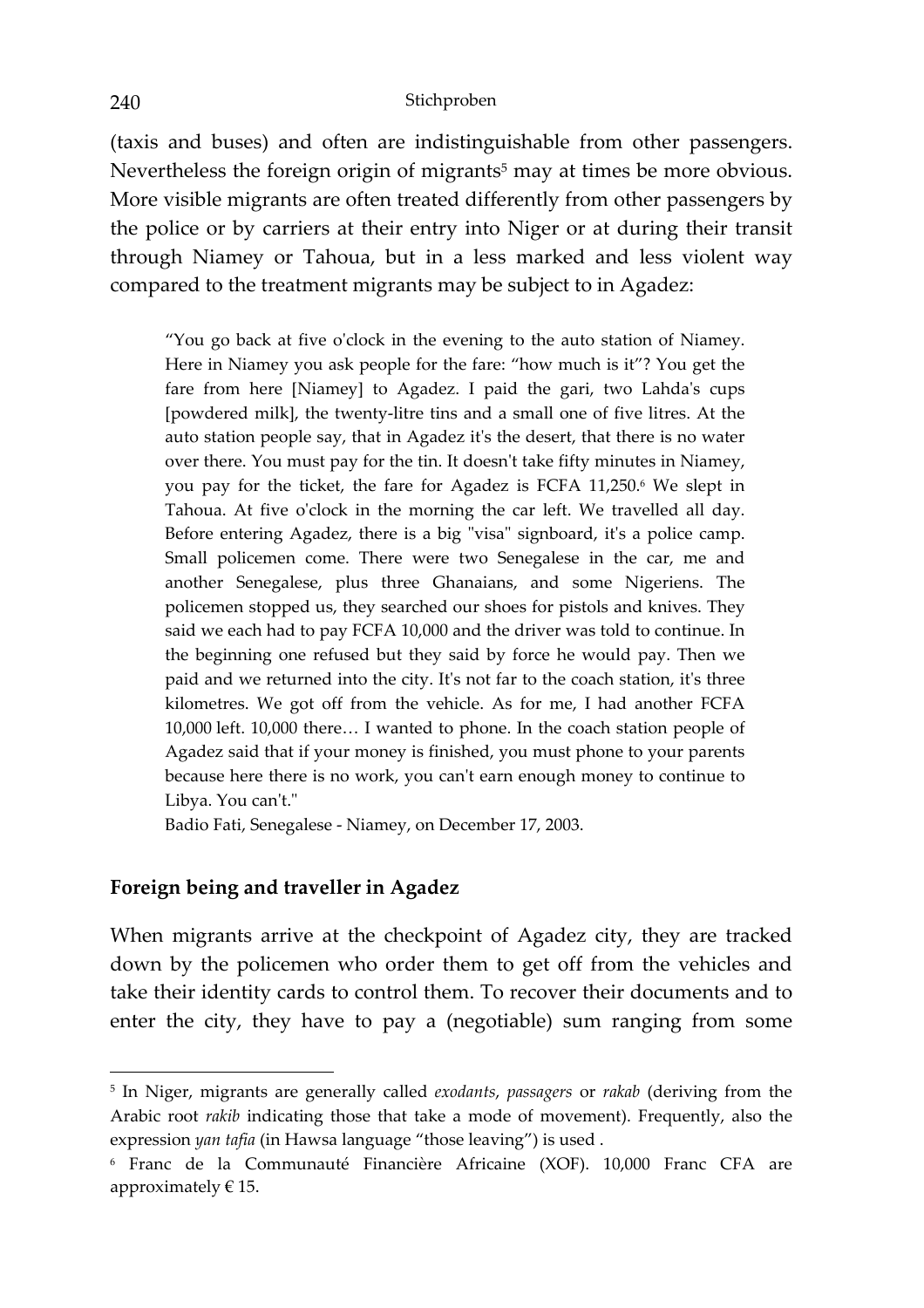thousands to more than 20,000 FCFA. The level of the bribe, however, does not directly depend on whether individual was in an irregular situation or not:

"When you are a foreigner in Niger, you are a nuisance, even though you have your papers, even though you respect everyone, you are charged and searched and people raise money from you and take it from you... it isn't fair. Sometimes even you get hit..."

Comment of a migrant of the Ivory Coast - Agadez, on November 23, 2004.

"In Cameroon there are many *Nigeriens* without papers and they make their business quietly, and are left alone. But here if you are a foreigner it's another story, you are treated as if you were nothing..."

Comment of a Cameroonian migrant - Agadez, on December 31, 2004.

Once migrants have paid their "entry tax" to the policemen, they are immediately followed by *coxers*7 also waiting for them near the checkpoint to the city or a little farther around the bus station. In this town unknown to them, they will then be allowed to steer towards one of the *agences de courtage8* specialised in the transport of people between Niger, Algeria and Libya. Surrounded by *coxers,* the migrants have to indicate to the drivers and the director of the agency where they wish to go, choose the preferred type of vehicle (lorry or pick-up) and negotiate the fare. The departure of a vehicle is always promised to be soon or "tomorrow or the day after, insha Allah". The foreign passengers are tired after their long journey on the road, the heated discussions in which everybody speaks at the same time and in which always the same topics (the travel documents required, the dangers of the desert, the necessary preparations for the journey, where to stay in the city while waiting for departure…) are debated. These are the factors that lead migrants to quickly pay their fare to the director of the agency who, once the money is paid, is sure he cannot lose the traveller to his competitors. Those migrants who can afford it, then pay a relatively expensive9 sum for their transport; those who can hardly afford it look for

l

<sup>&</sup>lt;sup>7</sup> Term describing the bus-boys charged with finding passengers and taking them to the transport agencies.

<sup>8</sup> Official name of agencies taking charge of the transport of the migrants towards the Arabic countries of the border zone

<sup>9</sup> Price for the transport from Agadez to Dirkou by lorry: FCFA 10,000 to 20,000, and by pick-up from FCFA 20,000 to 30,000. Price for the transport from Agadez to Sebha by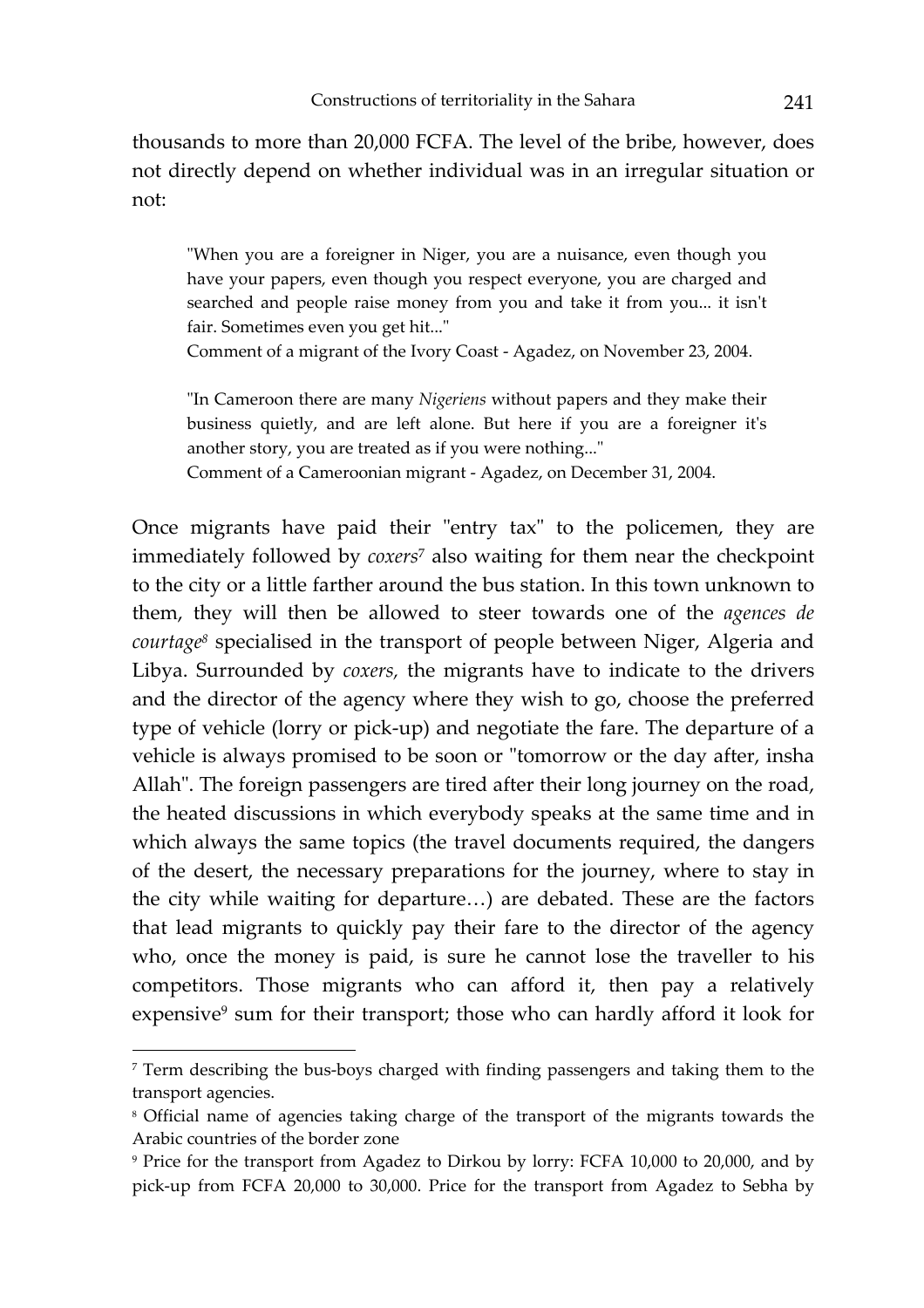work in Agadez or contact their family to ask for help, and sometimes pay only to go to Kawar, a region situated halfway between Agadez and Libya. Then the waiting for the departure begins, which will last for some days for the most fortunate, for several weeks when there are only few passengers or even several months for the most deprived. During this period, migrants are accommodated either directly in the garages from where vehicles start, or in one of the city's *ghettos,*10 or in the premises of an employee of the brokerage agency with whom they are going to travel. Renting out of rooms to migrants has become an important source of income for many people in Agadez which are connected to the transportation professionals. The migrants' conditions of life during this period obviously depend on their financial resources, but even for migrants with more financial resources, can still be very hard. There are many who eat little and badly and whose weakened physical appearance becomes quickly apparent. It is also a period of impoverishment (except for those that receive the help of a friend, or find a job) as waiting for extended periods was not anticipated and thus not taken into account in the journey's budget.

"It took me two weeks to come here from Douala and now I have no money left. I quit. I want to go back home... I would like to go to bed here this evening and wake up in my bed in Douala. [...] I called my family so that they send me some money, but that's only promises." Comment of a Cameroonian migrant - Agadez, on November 20, 2004

From their first moments in Agadez migrants are perceived as potential sources of income, rather than individuals. The stigmatization they are subject to, the moral and financial pressures which they undergo because of their status as foreign migrants, their community life and their insulation from the autochthonous population often mark the beginning of a transformation of their identity which is accompanied by a transformation of their relationship to their human environment Migrants share an

 $\overline{a}$ 

lorry: FCFA 30,000 to 60,000, and by pick-up to FCFA 80,000. These prices are variable according to the number of people, periods and political climate, and are lower for the occasional migrant possessing a Libyan visa.

<sup>10</sup> In Niger the term *ghetto* is used to describe the areas in which foreign migrants are accommodated, generally separated by nationality. In Agadez some ghettos belong to ancient migrants (Senegalese ghetto), others to Nigerians working for brokerage agencies (Cameroonian ghetto.)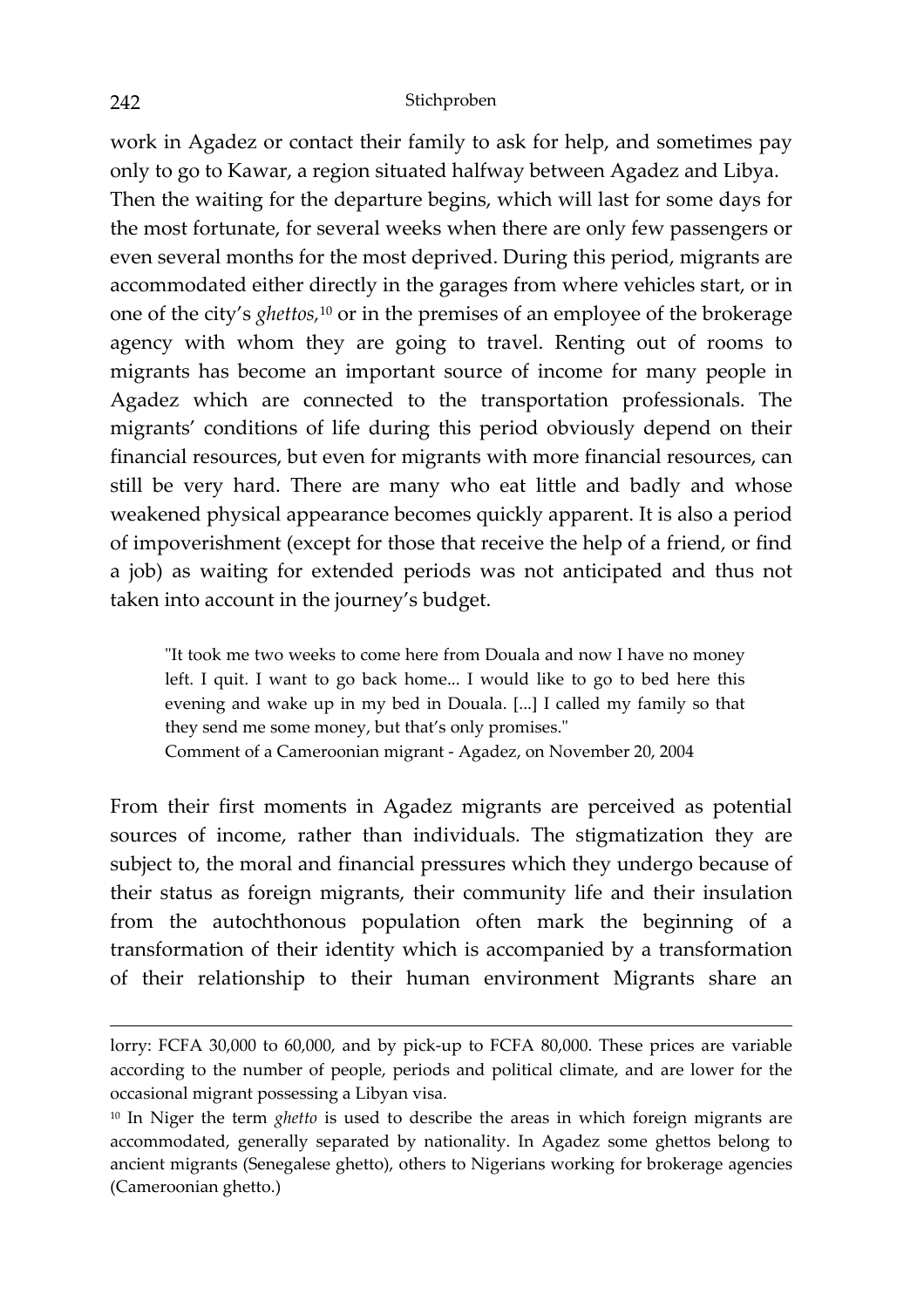adventurer's identity, which grows stronger in reaction to the suspicious attitudes towards them by the non-migrant population.

#### **From the apprehension of the desert...**

l

However, they have all seen images of desert areas in the media or have got an idea of the experience of crossing the Sahara thanks to stories narrating the difficulties of life in the desert, the suffering of travellers crossing it, or the disastrous epics of the lorries regularly getting astray, which are sometimes discovered with dozens of dead passengers. Thus, the desert is depicted as a space of danger and death, where there is nothing, neither water nor life. Yet, this fear of the desert is often mixed with a feeling of discovery, and an urge to continue a risky adventure; many migrants feel that their adventure just cannot stop there. In their view, the period spent in the wilderness is a necessary part of the journey, an almost indispensable stage of the adventure, $11$  which, with the support from God, will have a happy ending.

"I think that's all very well, things ripen, it grows into making you feel bigger, you feel able to do many things and even though it's hard, it is all very well to cross these stages in which you discover many things which you didn't know... Some people left Cameroon by plane to enter France, and me, who went by road, maybe I will fly back from Cameroon to France…., nevertheless, I have the feeling that I am superior to those taking a flight ... and I still want to spend some time in the wilderness, to experience that... just to see how that happens... I don't only want to listen, I've always been told that the desert is too cold, and sometimes too warm, that you may shiver with cold, that people die from cold... That there are gangsters who fight you, search you, some who even rape you (each in turn) and I'm not frightened by anything but that. I have faith in God, I really have faith in God... he is really with me because during my travelling up here nobody has attacked me, I haven't been assaulted, nor hastened, nothing, nothing, nothing... If one was able to take my money, I gave him of my own will, that's part of the adventure… One must try, some always succeed…" Lili, Cameroonian, speaking about her *adventure* - Agadez, on November 24, 2004.

<sup>&</sup>lt;sup>11</sup> It would be interesting to compare the travel-adventure of trans-Saharan migrants with Saharan nomads' conceptions of travel, as studied by Claudot-Hawad's. Cf. CLAUDOT-HAWAD H., 2002 - "Voyager nomade", in Claudot-Hawad (dir.) *Voyager d'un point de vue nomade*, Paris : IREMAM-Paris Méditerranée, pp.7-10.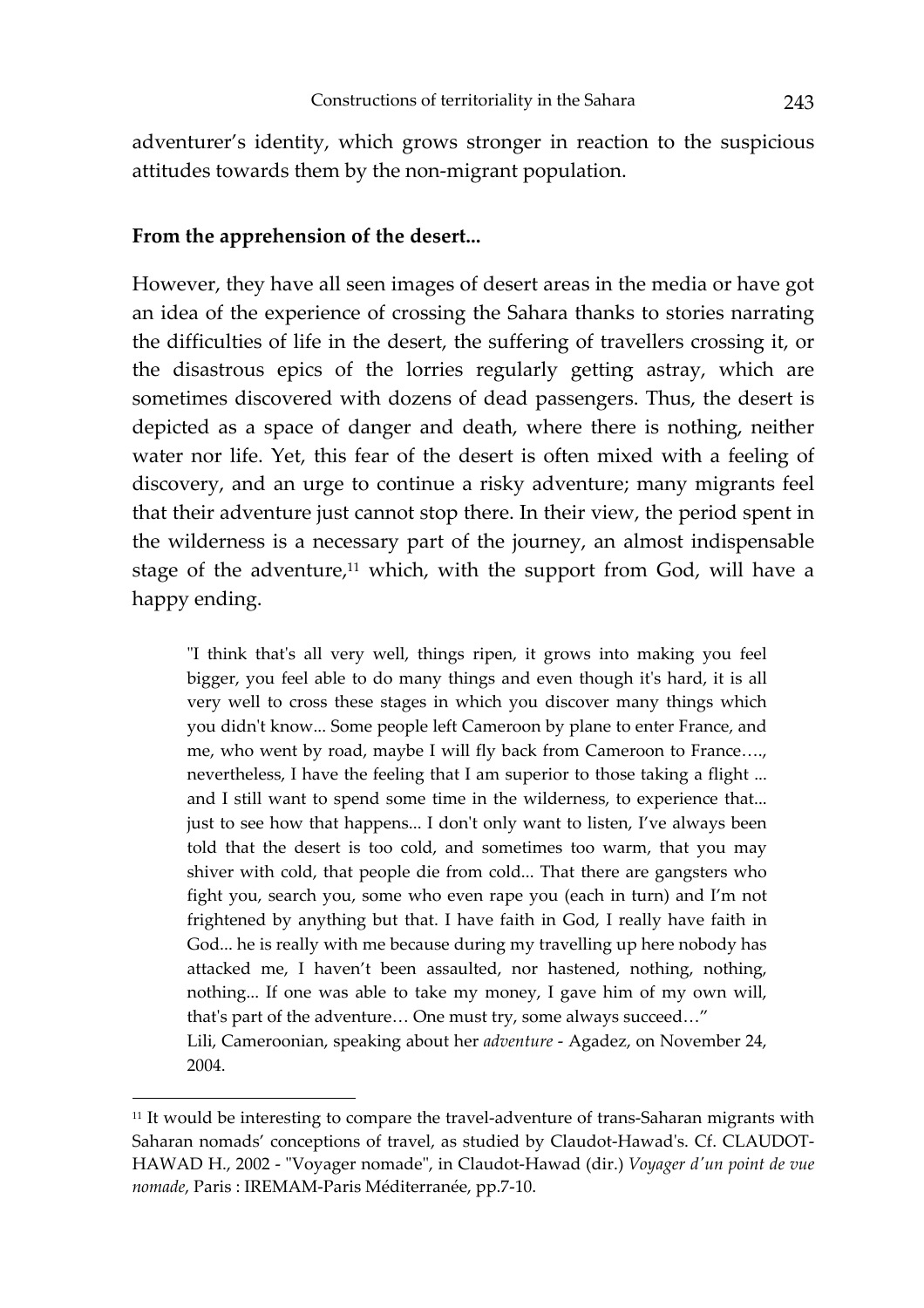When the time of departure is finally announced, it is necessary to get ready, to buy food for the journey and to fill the tins with water. The traders of Agadez, in order to sell more goods, constantly warn that once migrants have left Agadez "it's finished", "there won't be anything anymore", inciting the migrants to protect themselves more than necessary against the risks of their journey, and at the same time reinforcing their apprehension of the desert.

## **... to the litmus test of the crossing**

The crossing of the Ténéré's erg among Agadez and Dirkou (650 km) is the first truly hard stage of the Sahara crossing. The crossing generally takes between two and four days depending on the season and the type of vehicle used. Sometimes it may even take much longer because on this axis vehicles frequently break down. Often more than 30 and sometimes up to a 150 passengers are crammed behind in the back of a lorry. They leave Agadez in a state of apprehension of the foreign world which they are going to cross. This feeling will keep strengthening on the road.

On leaving Agadez another tax to the policemen parked at the exit barrier is to be paid. Migrants pay yet again 80 km off the city, at Toureyet's checkpoint, which once more characterises the uncertainty of their situation and their vulnerability vis-à-vis Nigerien authorities.

Past the very dusty first 200 kilometres of the journey, the sand desert begins. The horizon soon becomes a simple 360° straight line, which migrants contemplate, while becoming increasingly tired as the time they have spent in the uninviting and harsh climate of the desert (which can be extremely warm during the day and/or very cold at night, and is always very dry and windy) increases.

"Anyway, adventure is like that, it's life or death, you don't know... Me, I'm not afraid of dying... God is here, God is with me... When I was on the lorry to come here, I fell ill, I had a fever, I vomited, I spat blood, really I thought this was the end, I thought I was going to die in the desert. When I felt the blood in my throat, I knew it was the end for me… I knew the hour came for me to die in the desert. But I am still here... God is with me." Yemalo F.P., Beninese - Dirkou, on December 20, 2004.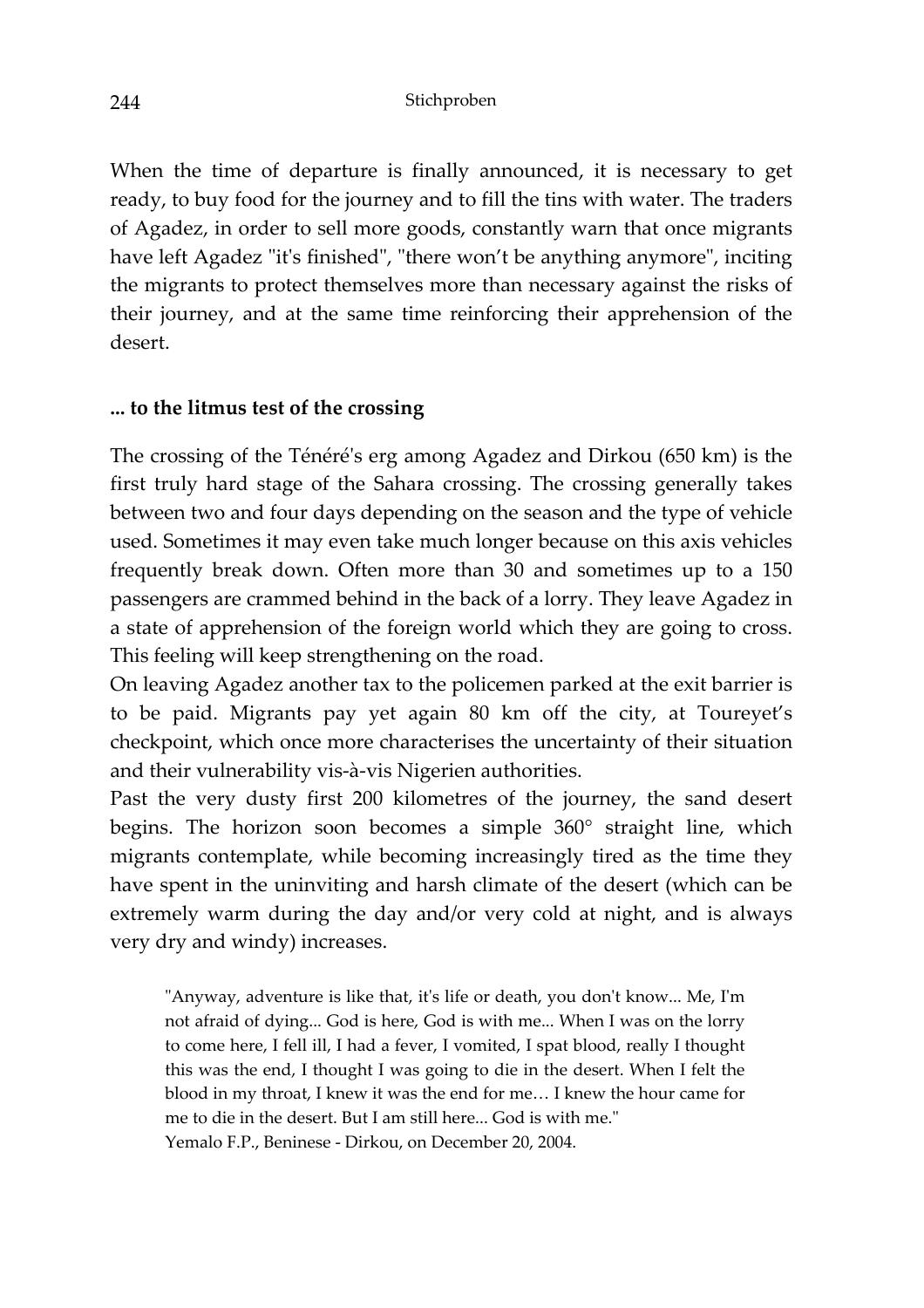Their material conditions of travel do not facilitate their confrontation to the exhausting and alarming nature of the desert. Crowded in the back of the vehicles where each had grabbed a seat, they remain there "perched" till the end of the journey. They disembark only during short breaks for meals, taken in small groups, or from April to October, for lengthier breaks in the warmest hours of the day during which vehicles have to stop. Thus, life is organised on the vehicles and in their vicinity.

"I had seen the desert on TV and then in Lagos people had spoken to us about it... we then knew that it was difficult... we were even told that people would die in the desert... And now I can see it myself... It's hard, it's really hard, but if you go for it, you must make it... God is great." Tomsy, Nigerian - Achegour's well, Ténéré, on December 2, 2004.

On the way, the migrants develop a specific form of territoriality, which could be described as a "territoriality of fear", based on an acute sense of distance (otherness / exteriority) vis-à-vis the environment they cross, which is strange to their world and which is perceived as hostile and dangerous. This perception engenders a unique socio-spatial construction: during their crossing of Ténéré, the migrants transform the space of the vehicle into a social space detached from the environment they are crossing by creating a mental border all around the vehicle. The vehicle, then, becomes a place where the group of the travelling migrants temporarily form a distinct group, physically united in the space of the vehicle, but also sharing an identity as adventurers. The intellectual, physical and symbolical distance between individuals is considerably reduced to the point of vanishing altogether. On the one hand, this space is enclosed as everything which is outside is projected into an "infinite" distance. On the other hand, this space is mobile; nevertheless, migrants 'travel in the social space created inside the vehicle until their arrival rather than through the space they cross.

#### **The spatial transformation of oases?**

The territoriality of mobile individuals leads us to consider both migrants' spatial practices and the multiple relations the travellers maintain with the lands they cross. Informed about the nature and the forms of the sociospatial constructions of the migrants, we are now able to study the emergence and the performance of an oasis as a space of transit.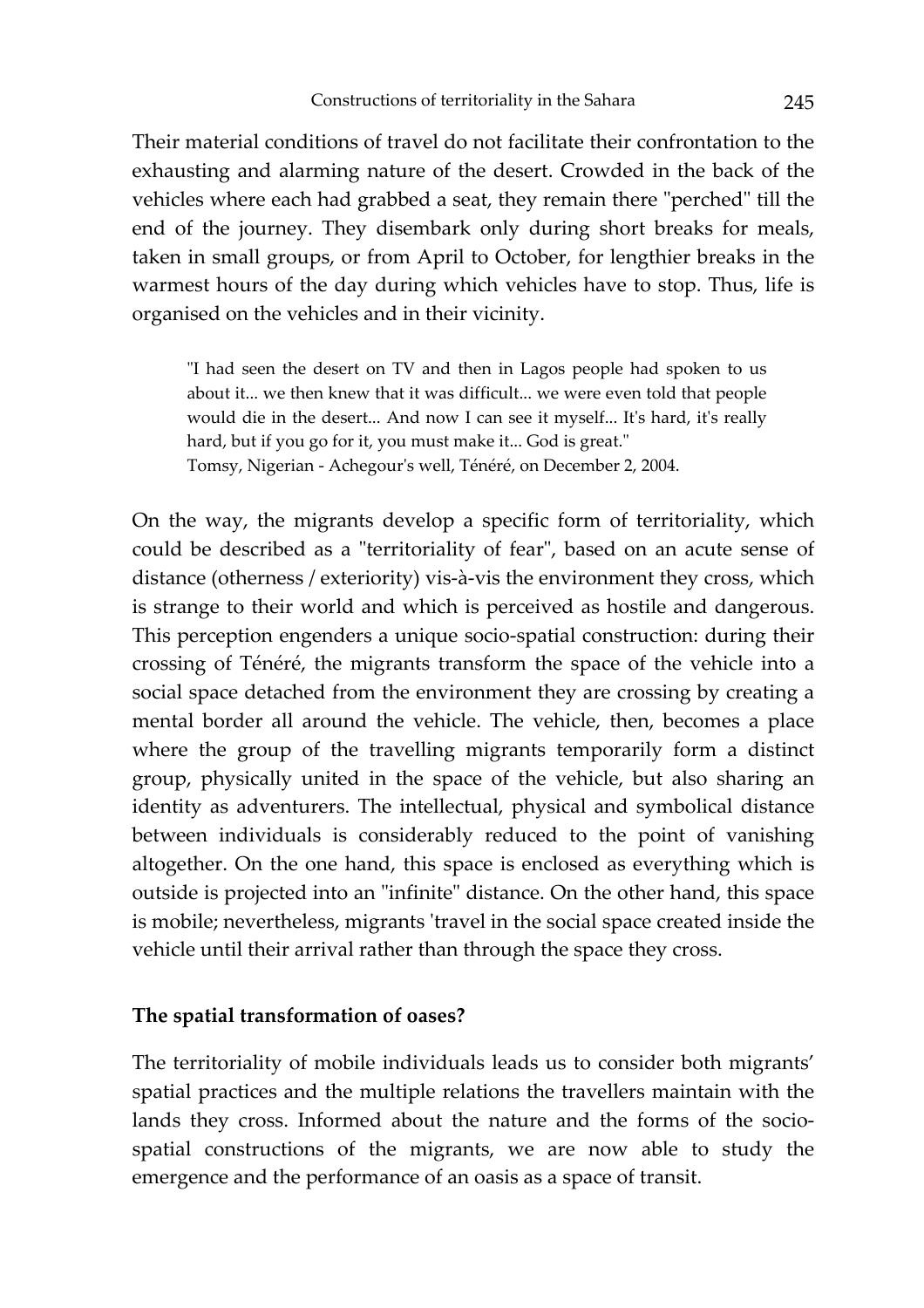## **The birth of a transit place**

In a territorial logic based on the apprehension of the natural and human environment, Sub-Saharan migrants have arrived at Dirkou since the beginning of the 1990s. Dirkou serves as an important way station, where migrants take a stopover and get fresh supplies after crossing the Ténéré. During the rebellion in northern Niger, lorries went to and from Kawar in convoys of a hundred vehicles, escorted by soldiers. If a driver missed the departure of a convoy, he had to wait with the passengers for the next one, which in some cases, only left one month later. Migrants thus found themselves blocked in Dirkou. Yet also migrants spending only a few days in Dirkou, experienced the place in a similar vein - as a *blockage* and temporary space: They did not settle down in the village; nor did they settle in areas close to the village but rather aside, some kilometres away in the shadow of the palm plantation. The population of the village came to sell various goods, including pieces of palm-sheet used as a protection against the sun. Later clay brick compartments were built to be used as dwellings. The stream of migrants crossing through Dirkou did not stop, on the contrary, some of those "blocked" had to stay for several months due to the lack of financial means to continue their travel. Over time, local storekeepers started to settle near these rudimentary camps and constructed small, permanent shops. Numerous other activities directly connected to these migratory movements developed,finally leading to the emergence of the biggest market<sup>12</sup> in the entire region and giving birth to a new district which in Hawsa language is named "Sabon Gari" ("new village") - [Cf. Plan 1].

The development and the organization of " Sabon Gari" (alternatively also named new Dirkou " or "Dirkou 2") was shaped by the constant and significant numbers of migrants passing through Dirkou<sup>13</sup> as well as by migrants' own constructions of territoriality through their daily practices upon arrival.

 $\overline{a}$ 

<sup>&</sup>lt;sup>12</sup> The migrants coming back from Libya sell a part of the goods which they bring back and presented at small temporary markets

<sup>&</sup>lt;sup>13</sup> Based on own data collected in 2003-2004, the population of Dirkou can be estimated at between 7 000 to 10 000 people , with the share of migrants oscillating between 10% and 20%.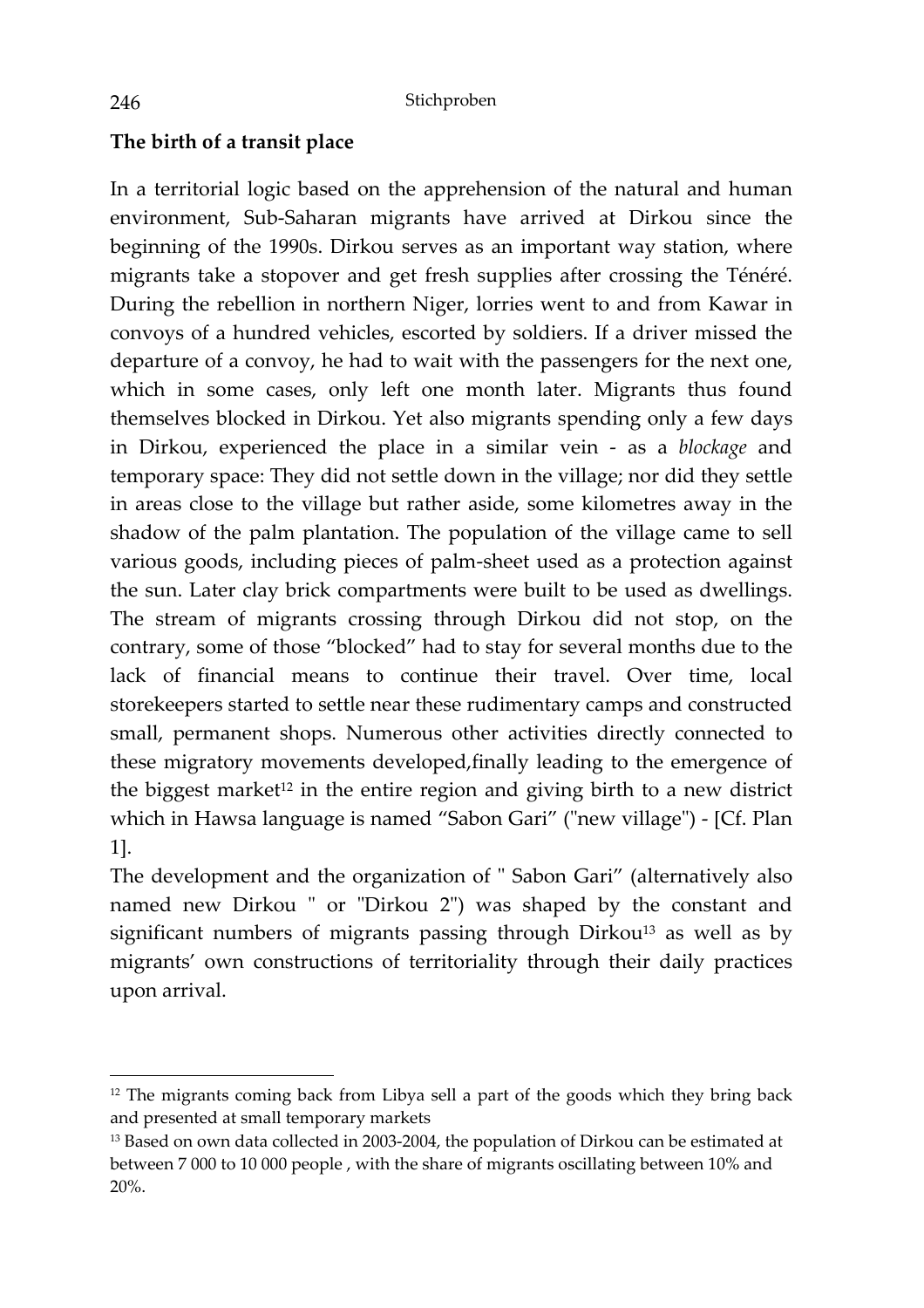#### Constructions of territoriality in the Sahara 247



Plan 1 : Geographical Development of Dirkou since 1980s.

### **The Migrants' life in Dirkou: social relationships and insulation**

From the moment migrants arrive at Dirkou, they are closely supervised by armed policemen. After leaving the vehicles, migrants are taxed at the police station (around FCFA 1,000 per person), sometimes by force; finally their identity cards are confiscated.

To retrieve their documents, migrants have to pay a fee of several thousand FCFA. Also here, the legal status of the migrants, that is, whether they are in an irregular situation or not, is unrelated to the amount of taxes which they have to pay.

"On arrival here at Dirkou I paid CFA 2,000. Then I was told to enter the police station. There we were asked to pay 5,000. Me, I said I didn't have 5,000. It was 4 pm, at 7 pm I was still there. They said 5,000, it's the last price. I slept there, it was the first time I spent a night in a police station, the first time. In the morning another one came to see us, he told us to bring 1,000 francs. Someone gave him the money and he went out. [...] Really, adventure, it's not easy. When I left Cotonou I didn't know that it was like that... if one had told me that it was so much suffering, I would not have left, I would have stayed at my parents' home. Over there I was well, I didn't lack anything, but here oh … It is the first time that I come to Niger, in the desert like that, but it is also the last one... the first and the last time, I swear to God... on the return from Libya, I am going to return by flight. If I can I'd never want to come back here [...]."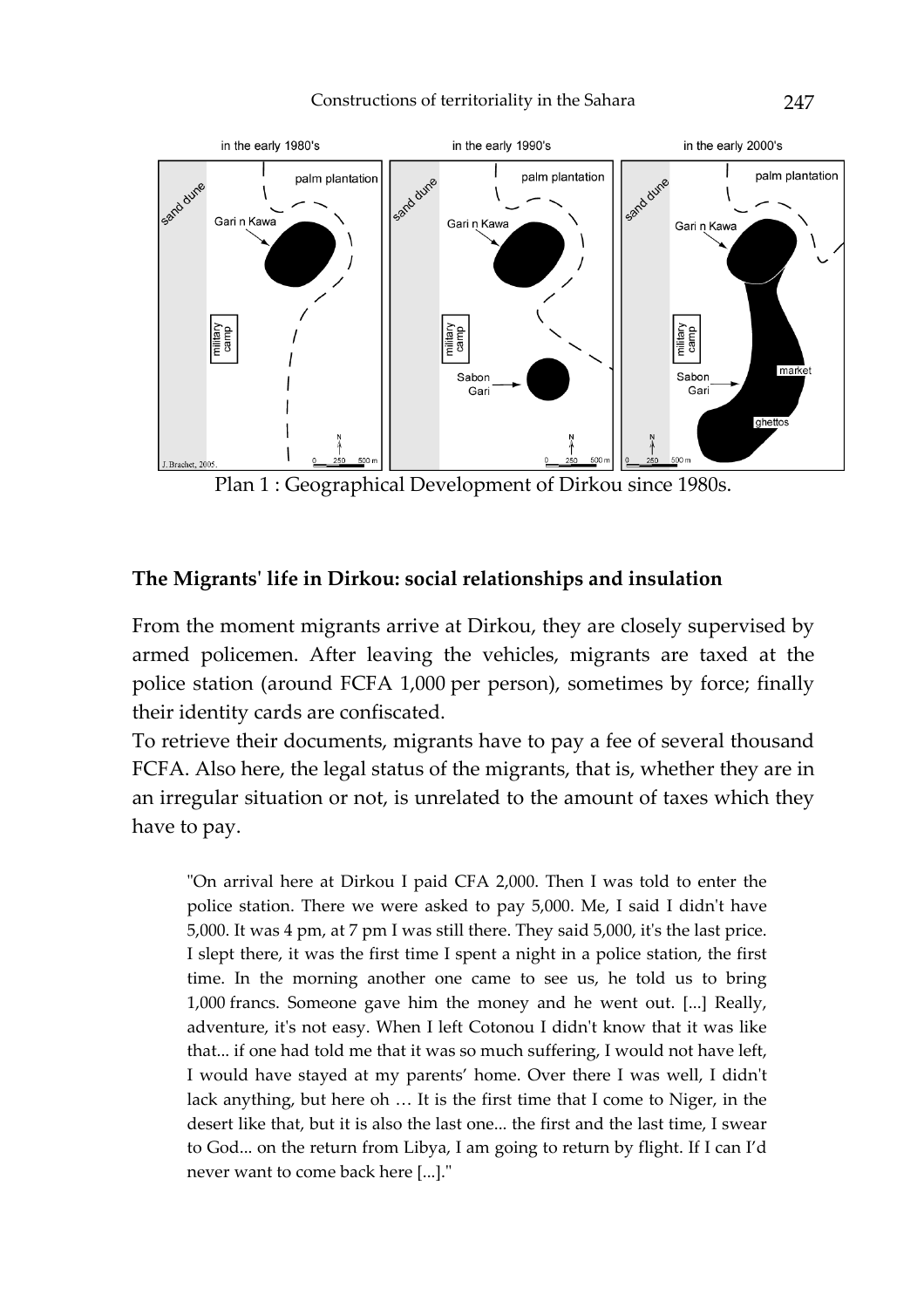Yemalo F. P., Beninese – Dirkou, on December 20, 2004.

State agents, by way of violence, belittlement and extortion contribute to the impoverishment of migrants and to the precariousness of their situation. Like in Agadez, migrants are accommodated in so-called concession "ghettos". Each is composed of several rooms and every room in turn accommodates several migrants of the same nationality or speakers of the same language. In addition to these social divisions within the "ghetto", what catches the attention of the observer is the extreme isolation of the site: on the horizon, only the cliff of Kawar stands out from the monotony of the erg of Ténéré. The effects of isolation make themselves felt in everyday life. Thus, the socio-spatial constructions of migrants – notably the distance from the surrounding environment that already characterised their journey from Agadez to Dirkou, are reproduced. Through migrants' daily practices, the "ghettos", and more generally, the quarters in which ghettos are found, turn into a space, which forms a territory quite apart from the remainder of the oasis. Houses, dresses, religious practices, entertainment, languages spoken by migrants and the music they listen to are but the most important features distinguishing this territory from the other territories that make up the oasis. Not only can one easily identify migrants roving around Sabon Gari,<sup>14</sup> but in so doing, they always remain close to their ghettos. Their interaction with villagers is so limited that after many months in Dirkou most are still not aware of the historical village (*gari n kawa*, "salt village"), even though it is only one or two kilometres away from where they live. This absence of any linkages between the migrant populations and the native population is reinforced by the practice of the latter: Few Kanuri and Tubu villagers from the historical village ever visit Sabon Gari themselves. Most avoid "these foreigners" who, in their view, symbolise moral decay and depravation (i.e. prostitution, alcohol, etc.). Only some young people of the village visit Sabon Gari out of curiosity, while some storekeepers do business on the market, as do some women who – once in a while – go there to make extraordinary purchases.

Migrants spend their days in Sabon Gari inmidst groups of fellow migrants, discussing the life before leaving for the "adventure" as well as "the

 $\overline{\phantom{a}}$ 

<sup>&</sup>lt;sup>14</sup> for example by their dresses : trainers, t-shirt, jeans, their way of circulating in a group, and their modes of greetings denote a generally urban identity which distinguish them from the other inhabitants of the oasis.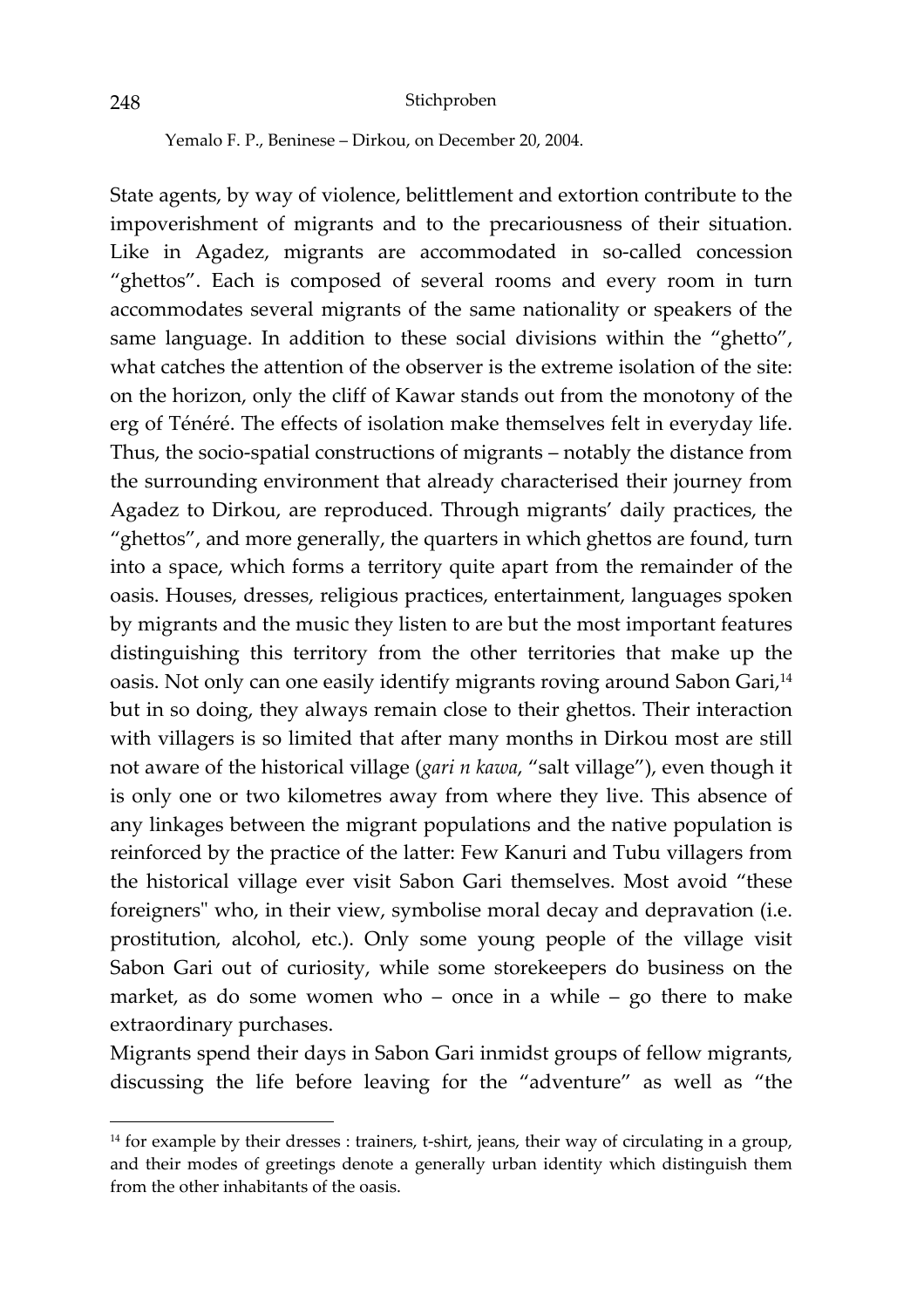adventure" itself. In their conversations, migrants thus talk about the life in the big African cities from which many of them originate; they tell stories about festivities and of a life that seemed to be happier, at least in migrants' memories. Songs and dances are performed and watched, zouglou and soukouss on one hand, ndombolo, coupé-décalé and mapuka on the other; during many long hours, migrant compare the nights in the oasis to those in Abidjan, Cotonou, Dakar or Douala, Lagos, Kinshasa or Accra, no doubt, to better forget those of Dirkou:

"Here there is nothing, it's dead, before 10 p.m. already there is nothing left to do, and you don't know, on Saturday and on Friday... you don't even know which day it is... In Cotonou on Friday and Saturday, it's too hot, we paint the town red..."

Beninese migrant from Cotonou - Dirkou, on December 5, 2004.

In their conversations, however, migrants also voice their hope of attaining a good fortune in Libya or a better life in Europe; they talk of the work which they would like to do, the money which they hope to earn, and the friends which are waiting for them somewhere over there on the other side of the desert or the sea. While being apprehensive of the difficulties of their companions they are still convinced of their own success, keeping their faith in God, the last imaginary refuge which keeps their hope alive:

"A human being can disappoint, but God can never disappoint... God is with us, with God you can do everything..." Nigerian migrant going to Europe - Dirkou, on December 4, 2004.

Solidary acts of mutual aid, through which those lacking the financial means to pursue their migratory projects are supported, are frequent. At the same time, the numerous requests better-off migrants are permanently confronted with also leads to more individualistic, often self-protective behaviour. Thus, migrants often seek and maintain friendship for purely instrumental reasons or understate the amount of money at their disposal in order to avoid having to refuse a request for help too openly. These practices are widely known and sometimes engender a certain bitterness among those who have, in their view, all too readily helped others since their arrival in Dirkou, when they still had the means to do so, but do not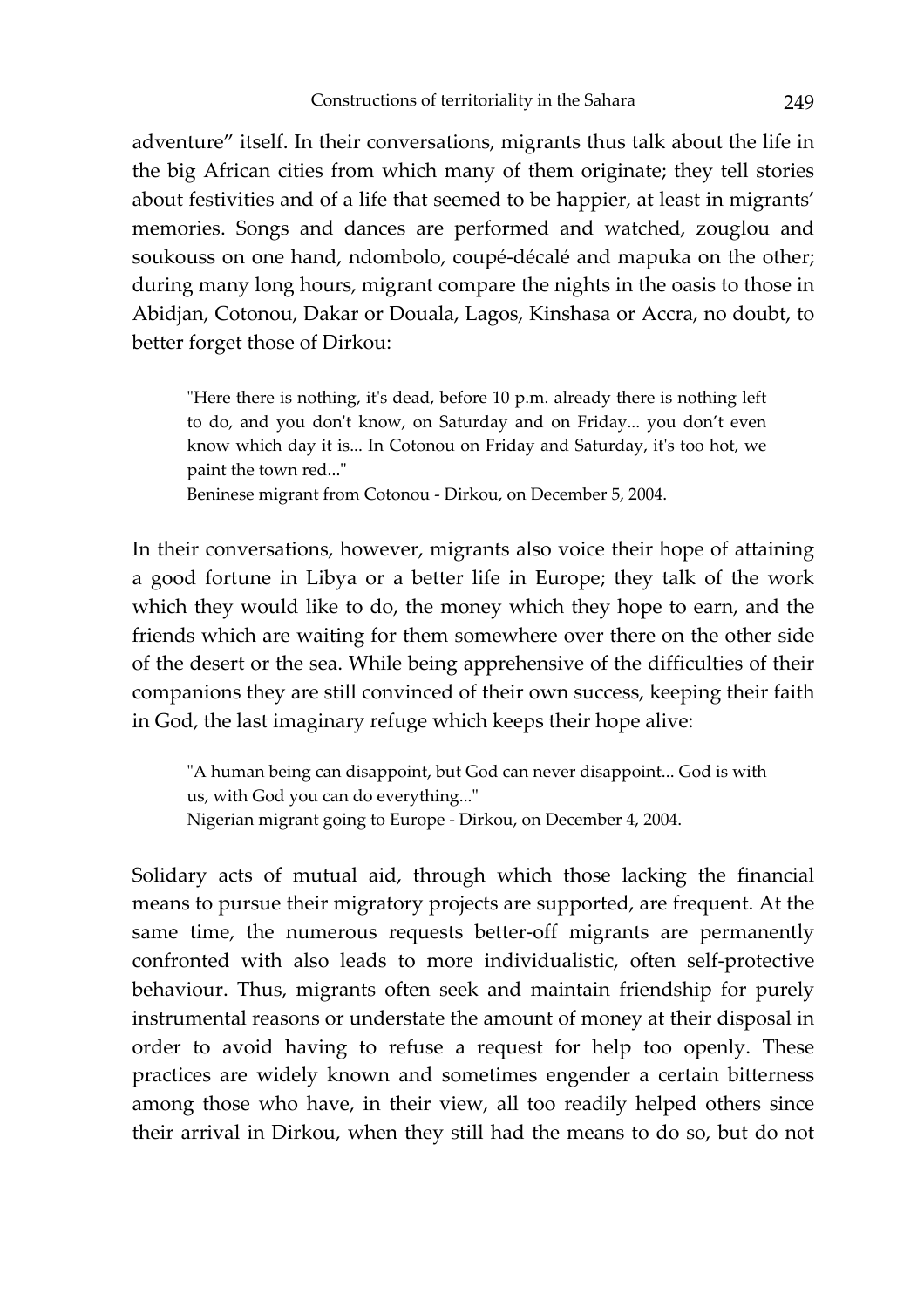experience the same kind of solidarity later when they would need it in turn.

"Here, if you have money, you'll have many friends, everybody is going to be kind with you, people are going to come to see you, but if you are poor, if you have no more money, you are going to remain alone. It's like that here." Lynda, Nigerian - Dirkou, on December 5, 2004.

The length of the stay in Dirkou varies greatly. Some manage to pursue their journey towards Libya after spending only a few days in the oasis; others find themselves blocked for several months, because they simply lack the financial means to continue. But for all, the stage in this oasis is particularly rough, both morally and physically and strongly marks their migratory adventure. Stranded inmidst the desert and without any possibility of communicating with the outside world15, migrants feel at loss and experience intense feelings of distraction and isolation; on the other hand, the harsh climate, the hard work they do for the rare jobs they can muster as well as malnutrion contribute to their physical exhaustion.

Directly and indirectly the presence of migrants in Dirkou, as well as their way of life and the relations they maintain with their social and natural environments, has effectively changed this oasis. As shown above, numerous activities directly linked to transit migration have developed there. Apart from the market and the newly emerged living quarters for migrants, there is also a growing number of restaurants and bars, "hairdressing salons", bureaux de change, garages and fuel sale points, phone shops equipped with satellite telephones, a police station, a ranger station and a customs office (in addition to the military camp created at the colonial time). Recently the village was electrified by Nigelec<sup>16</sup>; a network of water pipes with potable water was inaugurated in October 2003 with the support of the international NGO "Action Contre la Faim". Finally, a bus

 $\overline{\phantom{a}}$ 

<sup>15</sup> A *Thuraya* (satellite phone) shop opened in Dirkou in November 2004, thus putting an end to the total absence of public means of telecommunication in the oasis, and to the impossibility for the migrants to communicate with their families (the prices of communications, ranging from FCFA 310 to 510 for 30 seconds, remain dissuasive, however).

<sup>16</sup> Société Nigérienne d'Electricité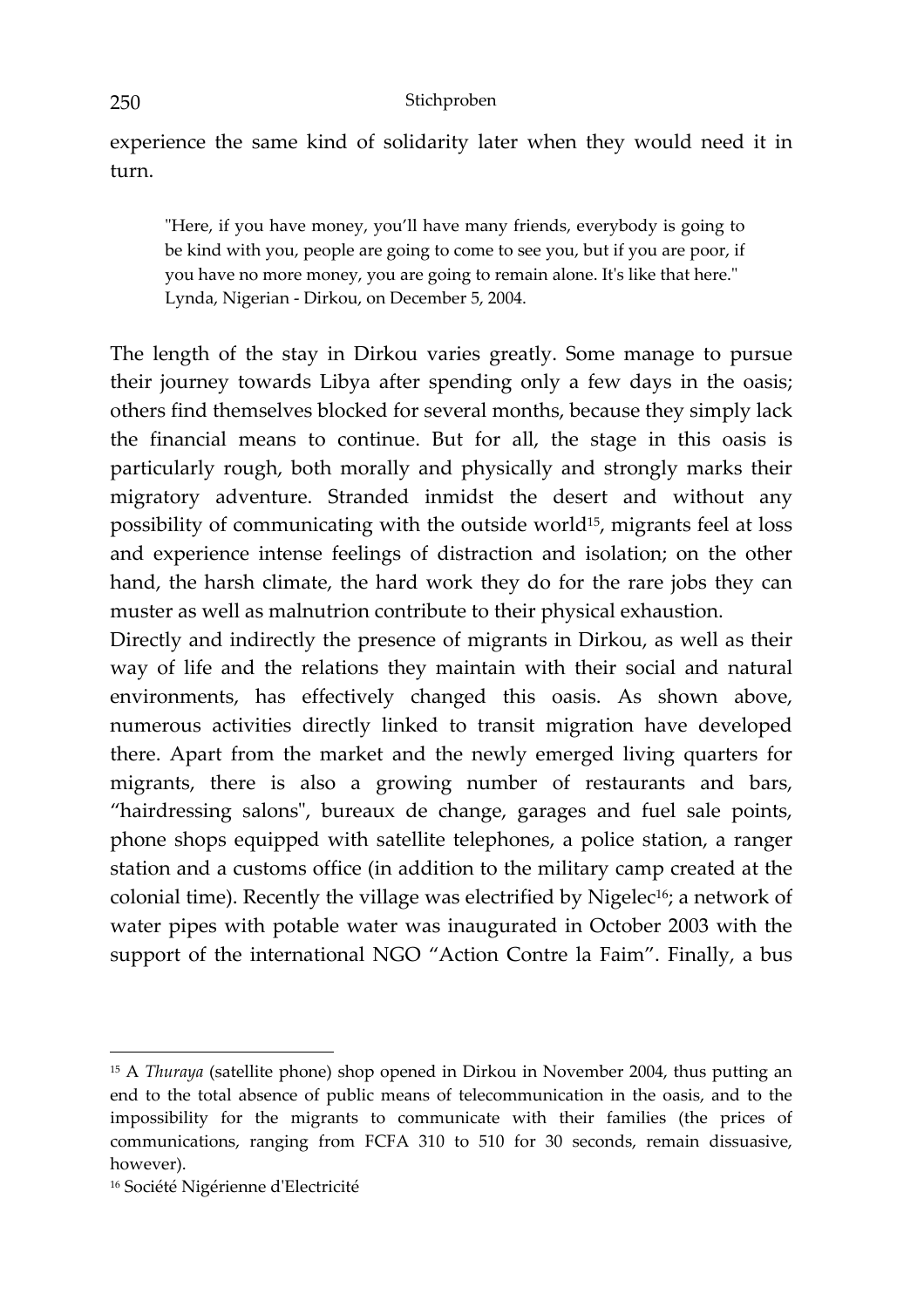line now operates between Agadez and Dirkou.17 Thus, several providers of public services as well as various private operators and civil servants settled down in Dirkou, transforming this small oasis into a regional centre.

This development of the village was accompanied by an unprecedented population growth,18 which had a massive impact on the local labour market due to the large supply of cheap and easily exploitable labour. The massive arrival of migrants' also lead to price rises on the land and housing markets. In particular, rents rose enormously and are sometimes above those in the big cities of the country.19 Another consequence of the permanent presence of migrants is the emergence of brothels and a considerable sex industry. HIV infection rates among prostitutes in Dirkou are significant and may be as high as of 50% according to a study by the NGO Care International, carried out in 2000.

Clearly, transit migration has transformed the oasis in a very cosmopolitan place. At the same time, it also profoundly impacted on the spatial dynamics of the oasis and its territorial structure. As this contribution has shown, transit migrants develop distinct notions and forms of territoriality based on the apprehension of the natural and human environment during their journey. Transit migration leads to a specific territorialisation of spaces of transit and produces places and finally territories which are not, or barely, in touch with the other territories of the area in which transit migration takes place.

The analysis of the built environment in Dirkou shows a spatial division in several successive territories: clear demarcations are visible when one passes from the old village (gari n kawa) to Sabon Gari's market, or from the district of the ghettos (in Sabon Gari) to the vast military camp. While the

l

<sup>&</sup>lt;sup>17</sup> Organised in early October 2004 on orders from the government this bus service is administered by the company SNTV (Société Nigérienne de Transport de Voyageurs). However, it does still not operate on a regular basis. Little used by the migrants because of the high cost of the tickets (FCFA 20,000), the bus service allows the numerous storekeepers as well as governmental agents to travel more easily and more quickly between Agadez and Kawar.

<sup>&</sup>lt;sup>18</sup> The population of Bilma district was estimated at 7,409 in 1977, 8,928 in 1988, and 14,115 in 2001, while the population of Bilma village decreased by 0.4 % between the last two censuses, from 2,421 inhabitants in 1988 to 2,300 in 2001. The demographic growth of Bilma district (which became a *département* in 2004) thus is linked with an increase of the population in Dirkou.

 $19$  In Dirkou single rooms of 10 m<sup>2</sup> can be rented for up to FCFA 6,000 per month, or rooms of 15 m ² with a small hovel at FCFA 10,000 per month.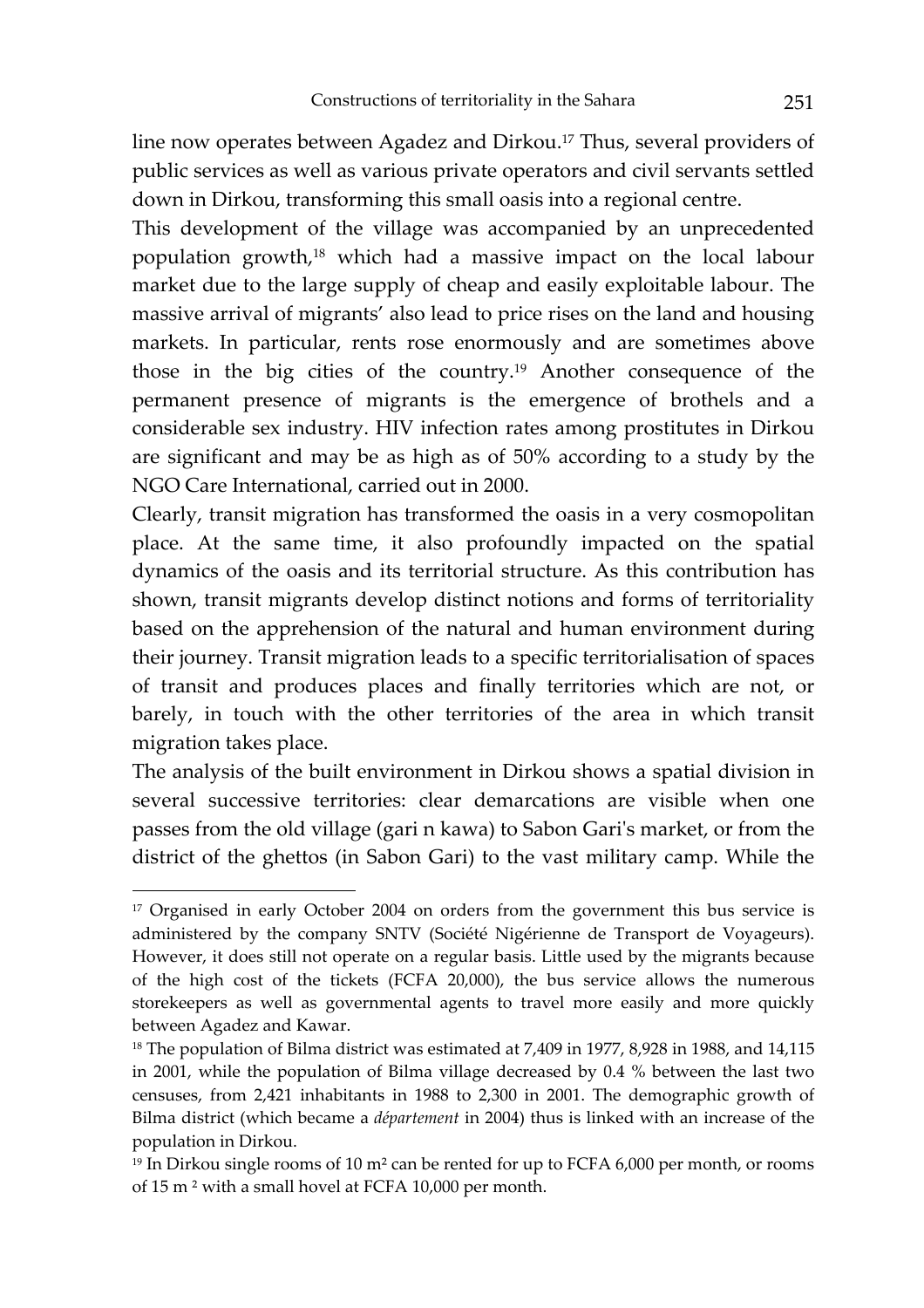wider area first appears to made up of adjoining territories, a detailed analysis of the limits of these territories shows that they are not clearly adjoining: they sometimes overlap; at times they do not have direct linkages yet; in general, boundaries are fluid both temporally and spatially and they change according to circumstances and human agency: during controls and the levying of tolls and other taxes when migrants arrive or depart as well as during discussions and negotiations between migrants and carriers, migrants and locals enter in a relationship; then short-lived "bridges" can appear: common places where exchange is made possible. These temporal exchanges put various levels of territory in vertical contact to each other – the resulting territorial construction could be described as "foliated" space. Other, similar exchanges also put migrants in connection with non-migrants and thus create linkages between various "levels" of territory. However, this is still very occasional, as for example on the market or in the case of prostitution.

Within only a few years, Dirkou has turned from the simple village of Kawar to an important small regional centre of transit and has since become more important than Bilma, the administrative centre of the *département*. Dirkou thus is an example of the urbanisation taking place in the Sahara in response to transit migration and commercial trans-Saharan networks which are partly linked to the former.

However, the specific form of territoriality migrants develop in the desert, leads to territorial constructions which are hardly connected with other forms of territoriality in the oasis. This reorganization of the territorial structure of spaces of transit raises important questions in regard to the specific form of the integration of Dirkou into the euro-African migration system, as well as in regard to the relationship between these spaces of transit with other migratory spaces. Perhaps the most intriguing question is whether the specific forms of transit migration – notably the cosmpolitanism and the "detachedness" of migrants from the surrounding environment, can be read as an expression of a specific autonomous, "transnational", migratory space engendered by transit migration.